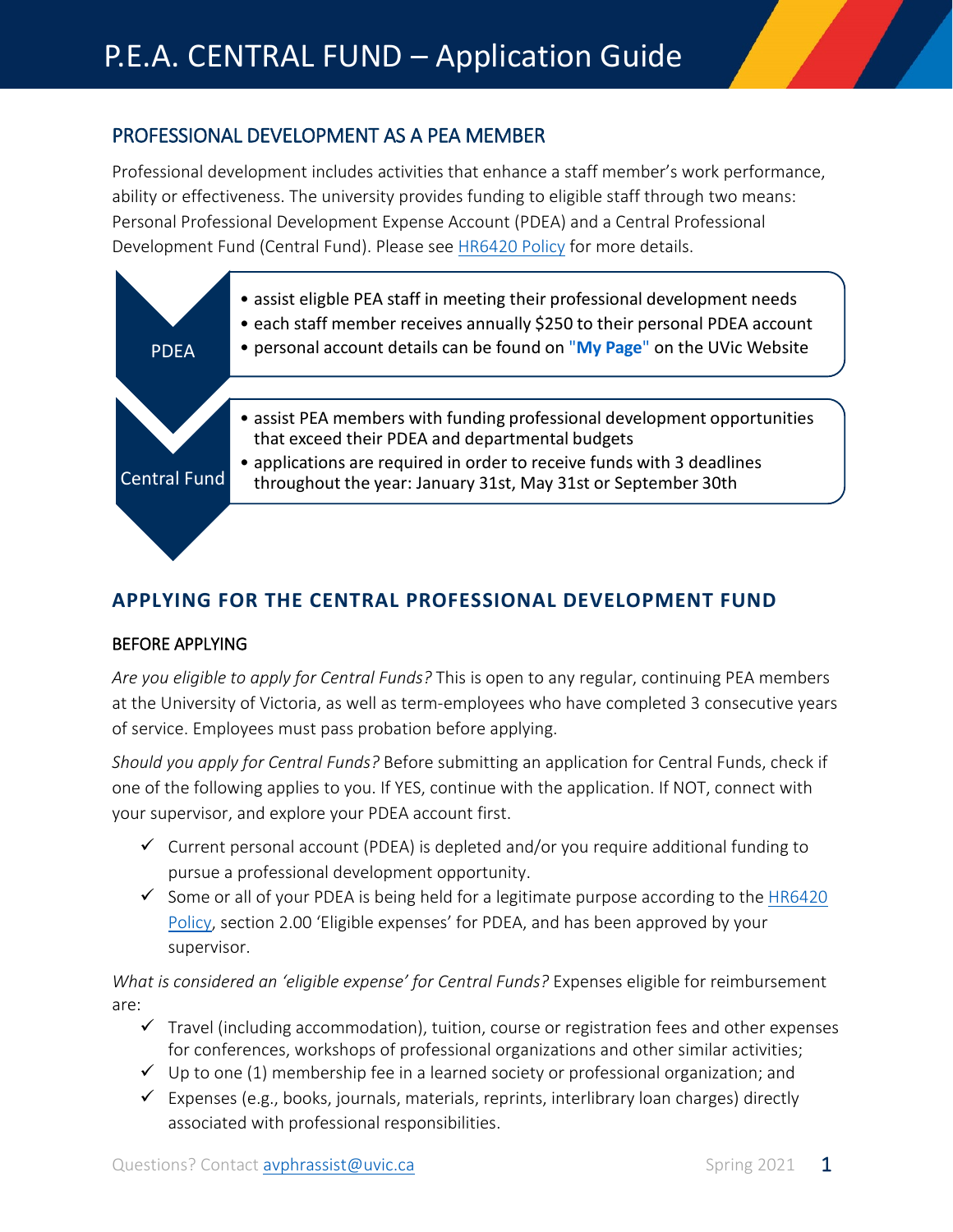# P.E.A. CENTRAL FUND – Application Guide

Note: as non-taxable benefits, items reimbursed from the Central Fund will remain the property of the University.

*How much can you apply for?* The minimum application amount is \$250, with the maximum for pro-d activities undertaken at UVic being \$2,000, and \$1,500 for pro-d activities undertaken at external institutions. In exceptional circumstances, eligible expenses up to \$3,000 may be approved for pro-d activities at UVic.

*Have you received funding in the last 12 months?* Priority will be given to staff members who have not received funding from the Central Fund during the preceding 12 months.

### APPLY FOR CENTRAL FUNDS - COMPLETING AN APPLICATION PACKAGE

A complete application package will contain the following:

- 1. Completed application form
	- 2. Printed copy of your personal Professional Development Expense Account (PDEA). Access your account [here](file://netdrive.uvic.ca/humr/Labour%20Relations%20Shared/PEA/article%2020%20-%20Professional%20Development/20.03%20Pro%20D%20Funds/current/Forms/Draft%20new%20version/here,) or through 'Online tools' under 'Employee Services' option 'View pro-d account balance'. Select the pro-d category for PEA, and click on 'Display'. Print using the link on the top right corner.
	- 3. Supporting documents about the professional development event (brochures, budget, program, etc).

Submit a complete application package either via email to [avphrassist@uvic.ca,](mailto:avphrassist@uvic.ca) or as a hardcopy in person/or through intercampus mail to Human Resources before the deadline.

### AFTER APPLYING

*How do you know the status of your application?* 2-3 weeks after a submission deadline you will receive an email notification. If your application is approved, the message will include an approval letter with the tentative award and an explanation for the reimbursement process.

*How can you claim your approved professional development expenses?* To apply for reimbursement, create a package with the following documents:

- 1. Copy of the approval letter
- 2. All original receipts associated with the professional development opportunity
- 3. One or both of:
	- o [Travel Expense Reimbursement Form](https://www.uvic.ca/vpfo/accounting/forms/index.php)
	- o [Business Expense Reimbursement Form](https://www.uvic.ca/vpfo/accounting/forms/index.php)

Indicate on the form whether your expenses are to be reimbursed from your personal PDEA or the PEA Central Fund under 'Details or purpose of payment'.

It's is strongly recommended you create a copy of the reimbursement package for your own records. Submit your reimbursement package, with original receipts, directly to Accounting Services – either in person, or through intercampus mail.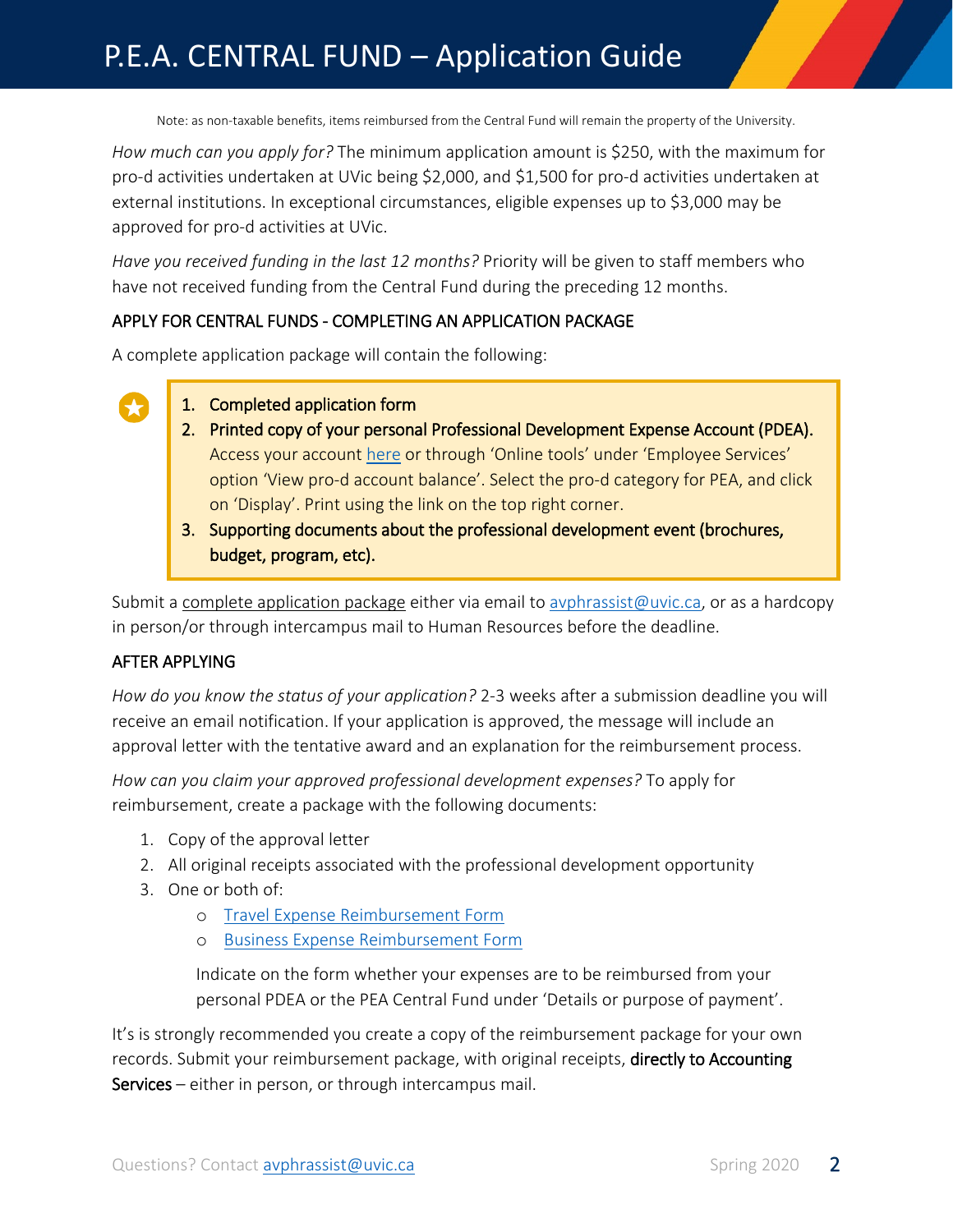# P.E.A. CENTRAL FUND – Application Form

Please ensure you have reviewed the ['pro-d policies and procedures' section](https://www.uvic.ca/hr/pay-benefits/pro-d/index.php) for PEA or the application guide prior to applying for PEA Central funds. Submit a complete application package either by email to [avphrassist@uvic.ca,](mailto:avphrassist@uvic.ca) or in person/intercampus mail to Human Resources by the deadline January 31, May 31 or September 30<sup>th</sup> as applicable.

### **EMPLOYEE INFORMATION**

| Name:                                      | <b>AMOUNT APPROVED:</b> |
|--------------------------------------------|-------------------------|
| V00#                                       |                         |
| Job title:                                 | PEA REP:                |
| Department:                                |                         |
| Email:                                     | PEA REP:                |
| Phone:                                     | <b>UVIC REP:</b>        |
| Date of last<br>$\frac{1}{2}$ application: | <b>UVIC REP:</b>        |

# **PROFESSIONAL DEVELOPMENT EXPENSES**

## TOTAL ESTIMATED EXPENSES: \$\_\_\_\_\_\_\_\_\_\_\_\_\_\_\_\_\_\_\_\_\_\_

| Personal Professional Development Expense Account (PDEA) contribution:                                                                                                                                                                                                                           |                      |  |
|--------------------------------------------------------------------------------------------------------------------------------------------------------------------------------------------------------------------------------------------------------------------------------------------------|----------------------|--|
| PDEA account total:<br>А.<br>Amount being allocated towards this professional development opportunity: \$<br>В.<br>Amount remaining in PDEA Account (A-B):<br>C.<br>* if Line C does not equal "0", please see below:                                                                            | Amount on<br>item B: |  |
| *ONLY If some or all of your Personal Professional Development Expense Account (PDEA) is being held for<br>a legitimate purpose according to the <b>HR6420 Policy</b> , section 2.00 'Eligible expenses' for PDEA, please<br>have your supervisor confirm and approve this fact by signing here: |                      |  |
| Supervisor Name:<br>Supervisor Signature:                                                                                                                                                                                                                                                        |                      |  |
| Department contribution:<br>(total financial support allocated by your unit or department)                                                                                                                                                                                                       |                      |  |
| Other contributions (if applicable):<br>(total financial support from other funds/scholarships/personal contributions or benefits)                                                                                                                                                               |                      |  |
| Amount being requested from the PEA Central Fund:<br>(min request \$250; max for pro-d activities at UVic \$2,000, max for pro-d activities at an external institution \$1,500)                                                                                                                  |                      |  |

FOR COMMITTEE USE ONLY